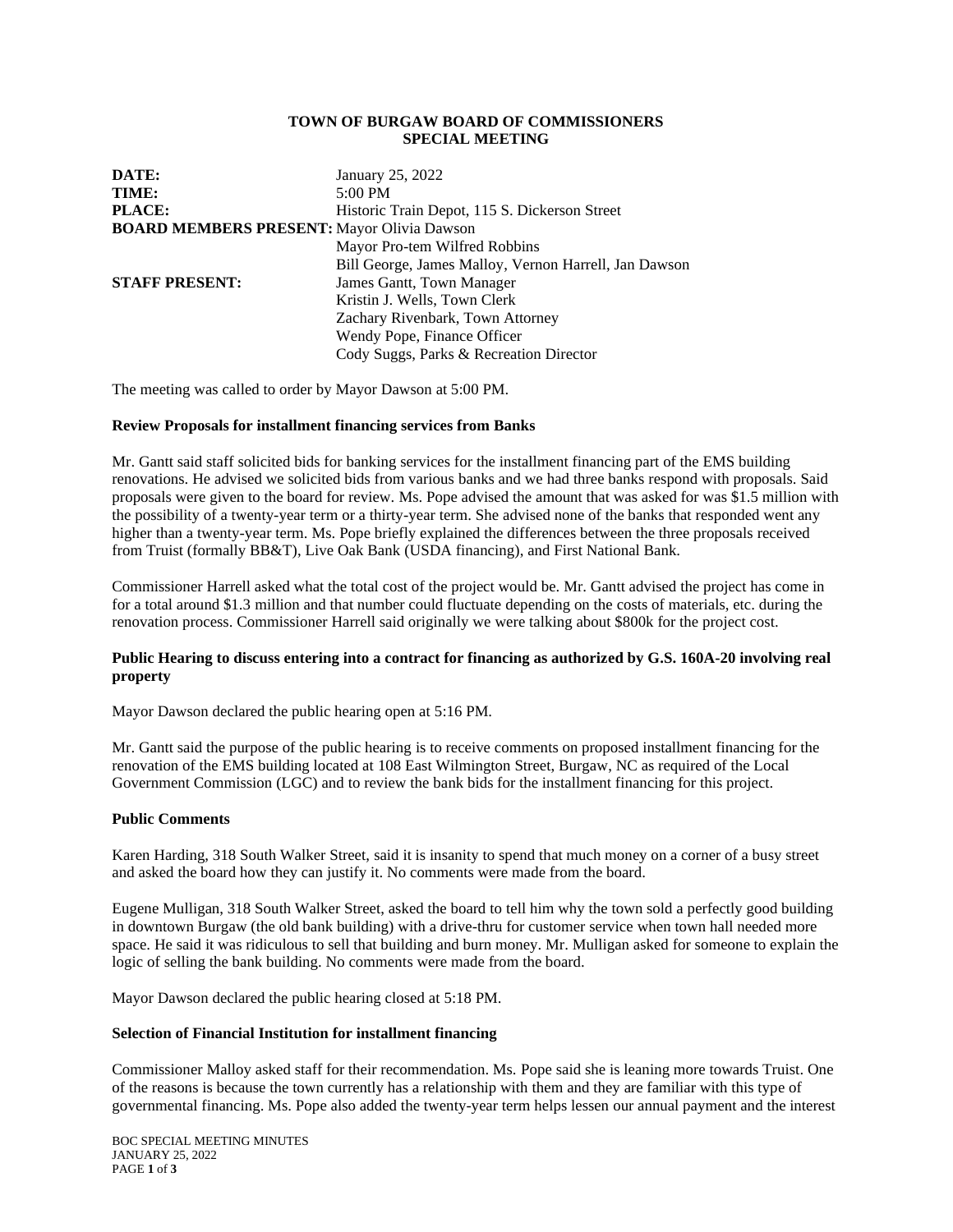rate is good. She said the pre-payment penalty does not concern her too much. Mr. Gantt agreed with Ms. Pope and stated Truist has the best overall package compared to the other two proposals.

Commissioner Harrell said he is really concerned with the price we are looking at; \$1.3 million is a lot of money. He said he does not feel like we should spend this amount of money at this time. Commissioner Harrell said if we wait at least a year, he feels the price will come down significantly. He thanked staff for their work on the project, but said he cannot vote on spending this much money for the building.

Commissioner Robbins said we've been talking about this project for a year and the costs of materials going up. There was discussion regarding costs and interest rates increasing. Comments were made contemplating doing the project now or waiting for at least a year. Commissioner Robbins said if this board wants to do it, we do it. If we don't want to do it, then we need to tear the building down. Comments were made that it would cost more money to build a new building.

Commissioner George said he has been thinking about this project and does not have a good feeling about it.

Commissioner Dawson commented that we do need the facility for parks and recreation activities. She said the town is hungry for parks and recreation and if we are going to do it, we need to do it now.

Commissioner Malloy said he is torn between the two. He said there is a great need for the building, but is it really going to benefit the town. Commissioner Malloy asked Mr. Suggs for his comments regarding the project. Mr. Suggs said the building is a necessity as we see where the town is heading. There is a demand for parks and recreation activities in town.

Karen Harding asked if the intention of the building is for parks and recreation activities, where are people going to park to bring in their children. She said this building doesn't seem to be ideal for this purpose. Commissioner Dawson said the frame of the building is made from steel and is very substantial.

Commissioner Harrell said before we make a selection on the bank, we need to figure out if we are going to move forward with the project. Commissioner Harrell made a motion we do not move forward with the project at this time. The motion was seconded by Commissioner George. Commissioners Malloy, Robbins and Dawson voted "nay." Motion failed.

Commissioner Dawson made a motion to select Truist as the financial institution for installment financing. The motion was seconded by Commissioner Malloy and carried by unanimous vote.

# **Approval of Resolution 2022-02 Authorizing the filing of an application for approval of a financing agreement authorized by North Carolina General Statute 160A-20.**

Commissioner Dawson made a motion to approve Resolution 2022-02 as presented. The motion was seconded by Commissioner Malloy and carried by unanimous vote.

# **15 Minute Recess**

Mayor Dawson called for a fifteen-minute recess at 5:35 PM. Meeting resumed at 5:44 PM.

## **Approval of the public hearing minutes**

Ms. Wells presented the minutes for the public hearing to the board for consideration of approval. Commissioner Robbins made a motion to approve the minutes of the public hearing as presented. The motion was seconded by Commissioner Harrell and carried by unanimous vote.

Commissioner Dawson asked how long the process would take at this point. Mr. Gantt said staff is gathering the required documents for the application packet for the LGC. It is due February 1, 2022 with a review by the LGC at their March 1, 2022 meeting. Mr. Gantt does not seen any major concerns. After LGC approval, contracts can be done and move forward with construction.